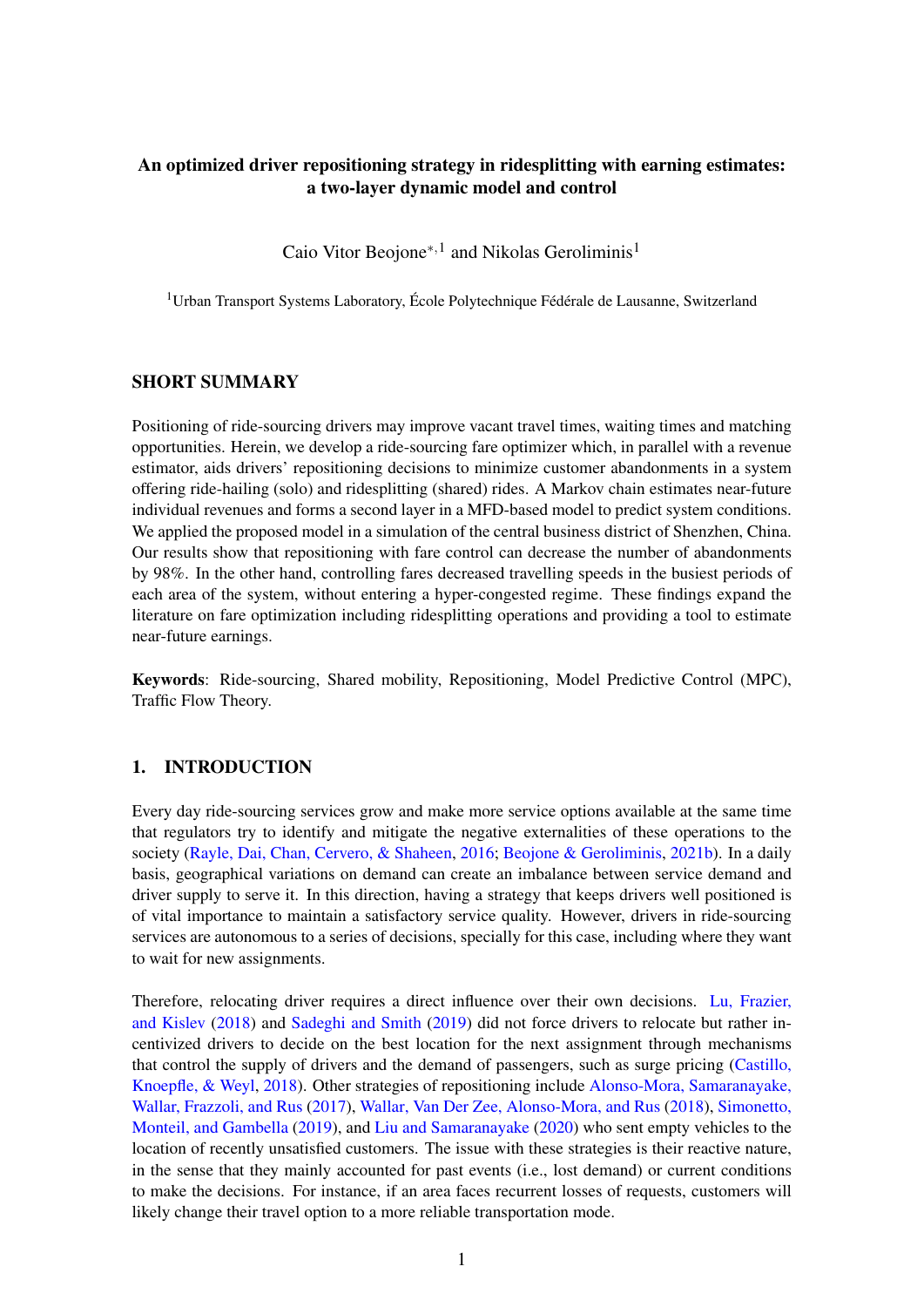Hence, the forecast of near-future conditions is of vital importance in the development of proactive repositioning strategies. MFD-based models can describe the dynamics of state evolution in urban networks partitioned in a number of homogeneously congested regions. One of its advantages is that it does not require information about the exact route of individuals. Since the first work on MFD-based perimeter control for single region [\(Daganzo,](#page-5-4) [2007\)](#page-5-4), many control methods have been developed, such as perimeter control, congestion pricing, route guidance or a combination of these. Extending the formulation to include ride-sourcing services and drivers' repositioning behavior can create a powerful tool for network-level control in areas with this mode of transportation, allowing for near-future predictions.

[Ramezani and Nourinejad](#page-6-5) [\(2018\)](#page-6-5) used an MFD-based model to develop a relocation strategy of taxi vehicles. [Nourinejad and Ramezani](#page-6-6) [\(2020\)](#page-6-6) further developed the problem to handle pricing schemes in ride-hailing services where drivers and riders can decide whether to join or leave the service. [Beojone and Geroliminis](#page-5-5) [\(2021a\)](#page-5-5) used a multi-region formulation to develop an accurate dynamic model with ride-sourcing services allowing riders to choose among ride-hailing and ridesplitting service options. However, the studies still lack the effects of ridesplitting on repositioning strategies and the advantages of a non-accumulation-based model in forecasting the system's evolution coupled with precise revenue estimation.

Herein, we develop relocation strategies for ride-sourcing vehicles using a fare optimization controller which also provides drivers with an estimate for their earnings for their repositioning decisions. Drivers base these decisions on their earning expectations for two possibilities, remaining idle in the current region or repositioning to a neighboring region. The operator uses a continuous time Markov chain to estimate earnings for a given decision in the short-term. We also extend the model of [Beojone and Geroliminis](#page-5-5) [\(2021a\)](#page-5-5) to cope with the dynamics of repositioning idle ride-sourcing vehicles. To the best of our knowledge, this is the first attempt to integrate fare optimization and proactive repositioning in a scenario with ridesplitting and revenue estimation.

This short paper is structured as follows. Section [2](#page-1-0) briefly presents the MFD-based model, based on [Beojone and Geroliminis](#page-5-5) [\(2021a\)](#page-5-5), including the Markov chain for earning estimates. Later, Section [3](#page-3-0) depicts the controller interface used to optimize the fares based on a Model Predictive Controller (MPC). Section [4](#page-4-0) shows a summary of the computational results for the proposed problem in a prototype application. Finally, Section [5](#page-4-1) presents some final considerations with a small discussion on the previous findings and also further research directions.

### <span id="page-1-0"></span>2. MODEL DESCRIPTION

The list of states in Table [1](#page-1-1) is derived from the list of activities. Note that pick-up and drop-off activities were aggregated to form a single state in all ride-sourcing services. Vehicles in states *RH* and *S*2 are assumed completely busy and cannot receive new assignments. At the same time, vehicles in states *I* and *S*1 are considered available for new assignments (*S*1 only for ridesplitting assignments). For simplicity, we assume that private vehicles actions besides driving are negligible and that unserved passengers of ride-sourcing will use private vehicles.

<span id="page-1-1"></span>

| Activity         |    | State Accumulation Activity |                         | <b>State</b> | Accumulation     |
|------------------|----|-----------------------------|-------------------------|--------------|------------------|
| Idle             |    | $n_{\alpha}^{I}(t)$         | Single ridesplitting    | -S1          | $n_{od}^{S1}(t)$ |
| Repositioning RP |    | $n_{od}^{RP}(t)$            | Shared ridesplitting S2 |              | $n_{od}^{S2}(t)$ |
| Ride-hailing     | RH | $n_{od}^{RH}(t)$            | Private vehicle         | PV           | $n_{od}^{PV}(t)$ |

Table 1: List of states based on the activities vehicles perform.

To summarize the description states and activities of ride-sourcing and private vehicles, Figures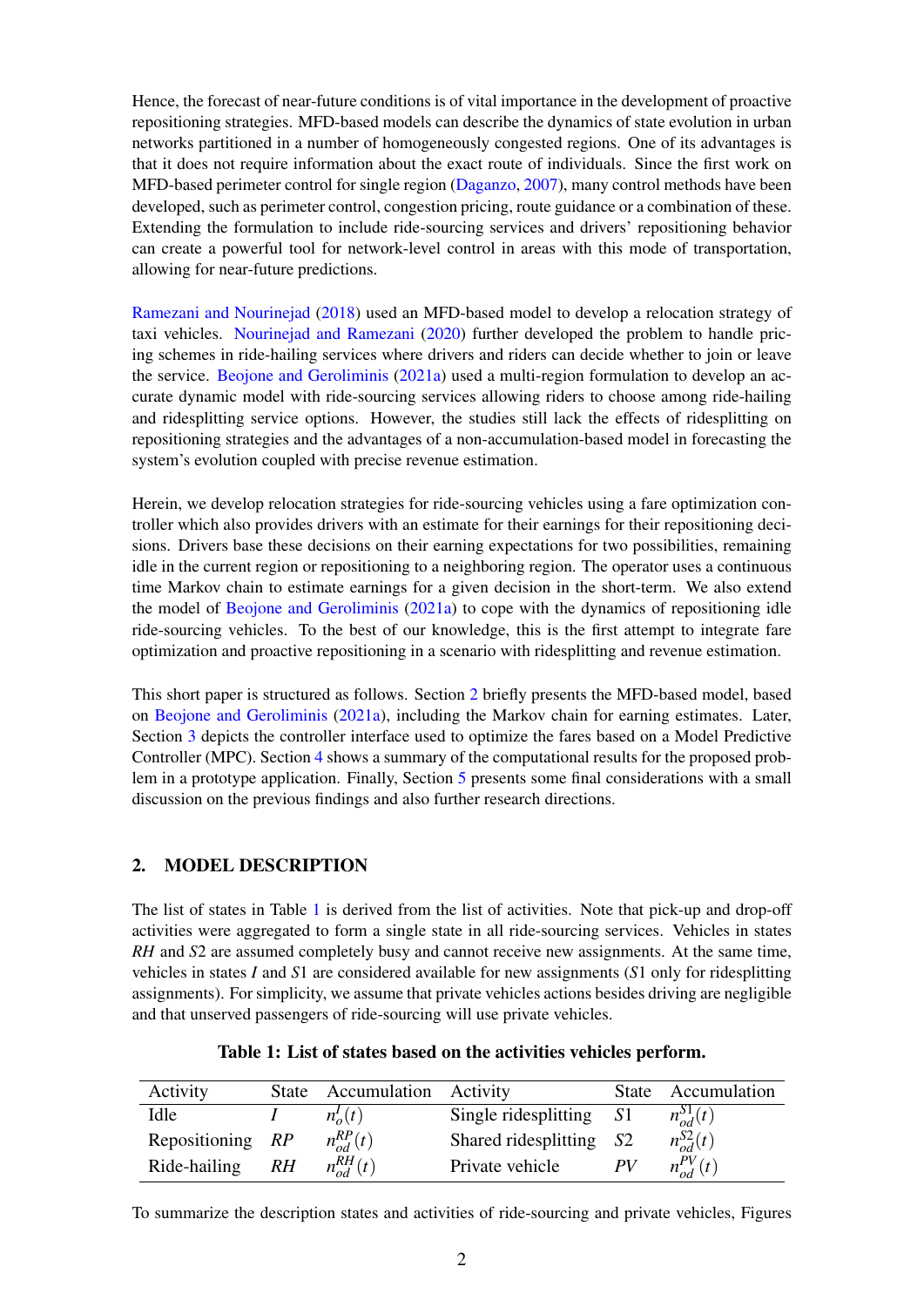[1A](#page-2-0) and [1B](#page-2-0) present the state space with their respective transitions in the MFD-based model and the Markov Chain, respectively. Note that in Figure [1A](#page-2-0) shows states of vehicles (including private vehicles), whereas Figure [1B](#page-2-0) depicts states of individual ride-sourcing drivers. The model assumes that the TNC provides two service options that idle drivers can serve: 1) ride-hailing with higher fares to ride alone; and 2) ridesplitting, accepts some detour and longer travel times in exchange for cheaper fares. Another important assumption is that ridesplitting is limited to serve two passengers simultaneously per vehicle, which can comply with most of the current data on ridesplitting. Pricing strategies and effects of surge pricing on these services (on drivers and riders) are outside the scope the paper, and directions for further research.

<span id="page-2-0"></span>

Figure 1: (A) Two-region state-space for ride-sourcing vehicles and private vehicles with their schematic state transitions in the MFD-based model. (B) Individual ridesourcing driver state-space and transitions in the Markov chain model.

<span id="page-2-1"></span>The urban area is composed of a set  $\mathcal{R} = \{1,2\}$  of regions. Mass conservation equations [\[1\]](#page-2-1) keep track of the number of vehicles in each state and their remaining distance to be traveled [\(Sirmatel,](#page-6-7) [Tsitsokas, Kouvelas, & Geroliminis,](#page-6-7) [2021\)](#page-6-7). The main difference is for idle ride-sourcing vehicles, which have no trips to complete but they switch from one state to another. Instead, they cruise waiting for the assignment of a new passenger, thus, there is no need to model the remaining distance, only the number of vehicles.

$$
\dot{n}_{od}^K(t) = I_{od}^K(t) - O_{od}^K(t)
$$
\n(1a)

$$
\dot{M}_{od}^{K}(t) = I_{od}^{K}(t)L_{od}^{K}(t) - n_{od}^{K}(t)v_{o}(t)
$$
\n(1b)

Where  $n_{od}^{K}(t)$  and  $M_{od}^{K}(t)$  are the number of drivers and the total remaining distance to be travelled for drivers at an activity *K* at area *o* to area *d*, respectively. Furthermore,  $I_{od}^K(t)$  and  $O_{od}^K(t)$  represent the total inflows and outflows for these drivers, respectively.  $L_{od}^{K}(t)$ , in the other hand, is their average trip length and  $v<sub>o</sub>(t)$  is the current average speed at that area.

Given the large frequency of events (passenger arrivals, deliveries, transfer flows) one can approximate the revenue generation for the company by means of a continuous rate (instead of a service by service basis). Furthermore, if the regions are reasonable uniform, we can assume that drivers split earnings equally. Therefore, drivers' earning generation depends on the activity they are performing and booking and distance fares.

We assume that drivers try to maximize their earnings but they are unable to accurately estimate earnings themselves (due to limited information and rationality). To help drivers, the service provider uses a continuous-time Markov chain to depict near-future activities and earnings of individual drivers. Figure [1B](#page-2-0) depicts the transitions on the Markov chain. Note that this Markov chain is depicted on an individual level, i.e., arrival rates, trip-completion and transfer flows are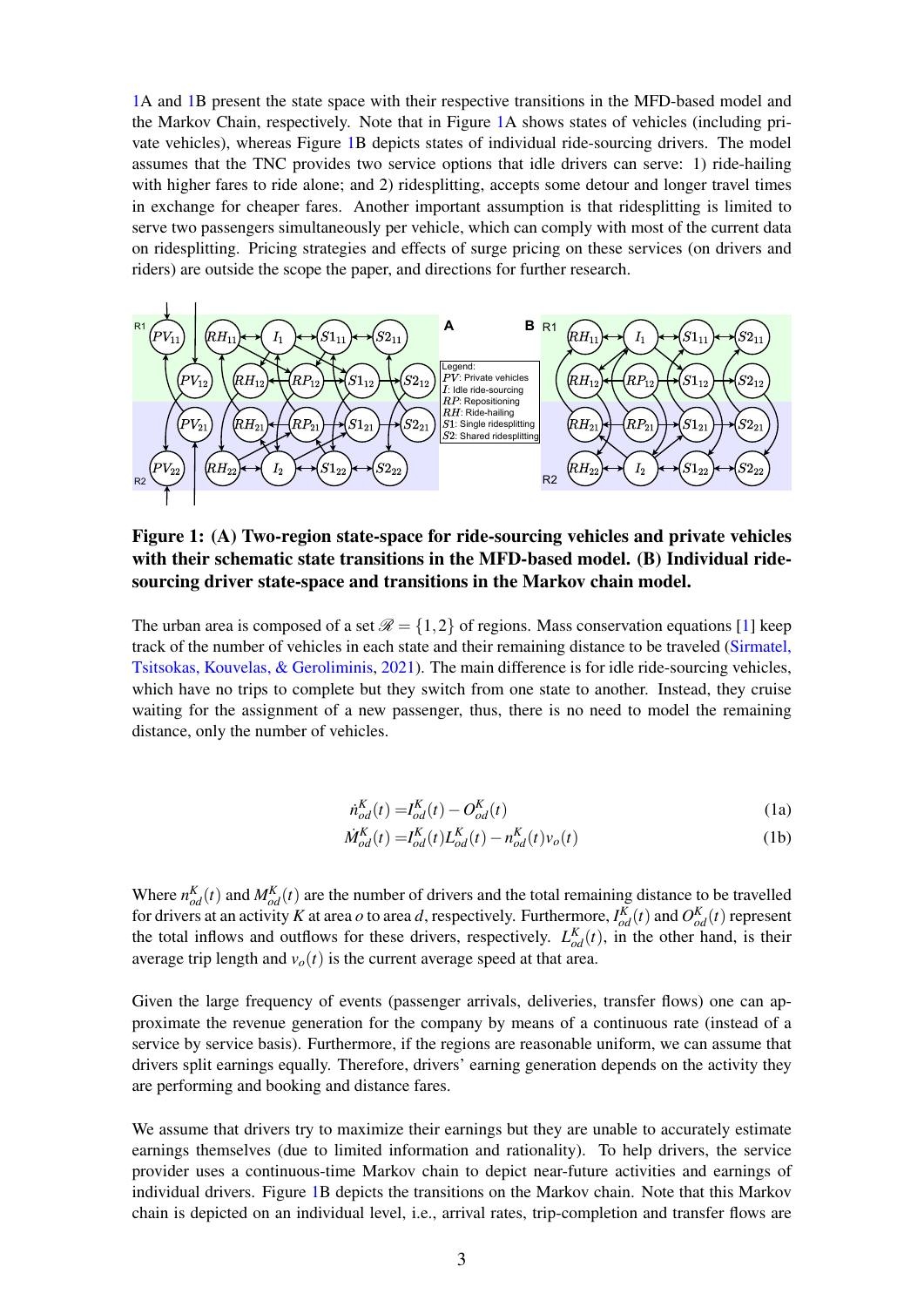normalized based on current information of the MFD model. Moreover, it assumes that drivers will only make this decision the moment they are about to become idle, therefore, there is no transition from idle to repositioning state because the probability making this decision again in the near-future is negligible.

$$
\dot{\pi}_{od}^K(t) = -\tilde{O}_{od}^K(t)\pi_{od}^K(t) + \sum_k \tilde{I}_{od}^k(t)\pi_{od}^k(t)
$$
\n(2)

Where  $\pi_{od}^{K}(t)$  is the instantaneous probability of a driver being in state  $K_{od}$ ; and  $\tilde{O}_{od}^{K}$  and  $\sum_{k} \tilde{I}_{od}^{k} \pi_{od}^{k}(t)$ are the normalized outflows and sum of inflows towards state  $K_{od}$ . Note that, the starting solution of the Markov chain represents one of the driver's possible decisions. Therefore, the resulting probabilities are used to estimate drivers' expected earnings for a given decision. A logit model computes the ratio of drivers choosing each option, which are then translated back into the MFDmodel.

#### <span id="page-3-0"></span>3. CONTROL INTERFACE

In this prototype application, we consider that the main objective in the process of optimizing fares is to decrease the number of lost ride requests for ride-sourcing services (called abandonments in the remaining of the paper). Moreover, the responsible for setting fares (and supplying drivers with estimates on their near-future earnings) is the service provider, which can control the fares concerning booking a ride and the ride distance for both service options independently. However, the fares are homogeneous across different regions, i.e., fares are independent of the regions and unique for the entire simulated area. To approximate the number of unserved requests, we must solve an integral of the instantaneous rate that the system loses customers. The design of the fare optimization problem of the ride-sourcing service, subject to the dynamics introduced in Section [2](#page-1-0) and the constraints for fares is formulated in Equation [\[3\]](#page-3-1).

<span id="page-3-1"></span>
$$
\min_{f_B^s(t), f_T^s(t)} \quad J = \int_{t_0}^{t_f} \sum_{s \in \mathcal{S}} \sum_{(o,d) \in \mathcal{R}^2} p l_{od}^s \left( v_o(t), n_{av}^s(t) \right) \lambda_{od}^s(t) dt \qquad n_{av}^s(t) = \sum_{k_s \in \mathcal{K}_s} n_{od}^{k_s}(t) \tag{3a}
$$

s.t.: Equation [[1](#page-2-1)]  $t \in [t_0, t_f]$ 

<span id="page-3-6"></span><span id="page-3-5"></span><span id="page-3-4"></span><span id="page-3-3"></span><span id="page-3-2"></span> $(3b)$ 

$$
f_{B,\min}^s \le f_B^s(t) \le f_{B,\max}^s \qquad \qquad t \in [t_0, t_f] \text{ and } s \in \mathcal{S} \qquad (3c)
$$

$$
f_{T,\min}^s \le f_T^s(t) \le f_{T,\max}^s \qquad \qquad t \in [t_0, t_f] \text{ and } s \in \mathcal{S} \qquad (3d)
$$

$$
v(t), n_{od}^K(t), \ldots \ge 0 \qquad \qquad t \in [t_0, t_f] \qquad (3e)
$$

In the objective function (Equation [\[3a\]](#page-3-2)),  $pl_{od}^{s}(t)\lambda_{od}^{s}(t)$  represents the fraction of arriving riders that will not find a vehicle capable of serving them (i.e., will not enter the system, which is the complement of entering rates  $\bar{\lambda}_{od}^{s}(t)$ ). The main constraint is shown in Equation [\[3b\]](#page-3-3) that summarizes the mass conservation equations that describe the dynamic model of Section [2.](#page-1-0) Equations [\[3c\]](#page-3-4) and [\[3d\]](#page-3-5) constraint the values of fares related to the request booking and the trip distance. Finally, Equation [\[3e\]](#page-3-6) guarantees that the states of the model remain non-negative. Note that we assume a given initial number of ride-sourcing vehicles and their activities in each region. Moreover, we assume that there is some knowledge of the incoming demand, in the form of arriving rates, and that the model captures drivers' attitude towards repositioning. For the sake of simplicity, in this prototype implementation, we neglect the market effects on customers and drivers decisions for joining or leaving the system. This is a direction for further research.

We prepared a rolling time horizon MPC controller seen in Figure [2.](#page-4-2) At each time step of 3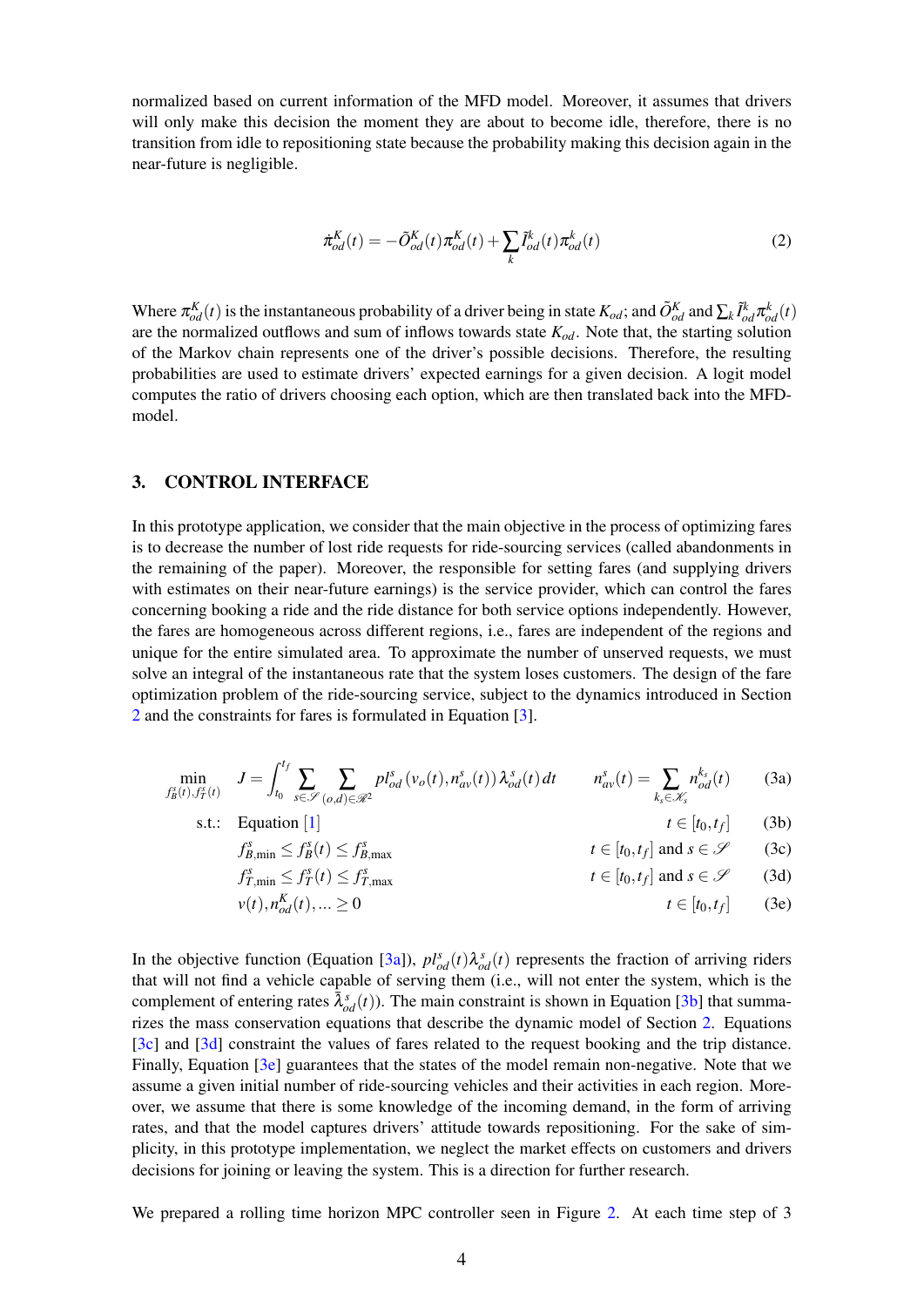minutes (0.05 hours), the controller tries to minimize the abandonments to derive optimized fare inputs to the plant (control outputs) for the next time step. In order to make reasonable use of computational resources, the optimization procedure only considers the first 10 time steps (not the entire experiment). The feedback loop from the plant to the prediction model provides an estimation of system states, including ride-sourcing and private vehicles numbers and remaining distances. At the same time, the controller consists of a prediction model, i.e. Eq. [\[1\]](#page-2-1) and an optimization tool that minimizes Problem [\[3\]](#page-3-1). The optimization output is the applied fares that ride-sourcing drivers will receive for ride-hailing and ridesplitting services, which is applied to the plant for one interval. Note that the MPC framework considers a demand prediction module that is the input to the prediction model. For the sake of simplicity, we assume that the demand prediction module is based on historical data and supplies the model with the instantaneous travellers arrival rates (assuming a Poisson arrival process).

<span id="page-4-2"></span>

## Figure 2: Plant-Controller interface for fare optimization to reduce abandonments.

The analysis focused on three possible strategies. The first one does not allow drivers to reposition when idle. On the second one, drivers were provided with an estimate of their earnings but prices were fixed. Finally, the last one provides optimized fares and estimates computed using the MPC controller.

## <span id="page-4-0"></span>4. COMPUTATION RESULTS

<span id="page-4-1"></span>The observation of abandonment rates shows how repositioning has potential to decrease the number of lost requests. Fixing fares and allowing drivers to move between regions according to their expectations on revenues was capable to decrease the number of lost requests by more than 70%. However, optimizing fares dynamically, brought abandonments to a near-zero situation, decreasing by 93% the number of abandonments with a fixed price scenario (98% compared to the nonrepositioning scenario). It is interesting to note that it was not necessary to have different fares for each region of the system, only distinct fares for each service option, to achieve a near-zero abandonments case. However, the impacts of these decisions on traffic are secondary to the problem as shown in Figure [3,](#page-5-6) where the optimization of fares decreased the travelling speeds, in general. Furthermore, the greatest decreases in speed were in the most congested periods of each region. It indicates that such a policy (focused on minimizing abandonments) takes drivers to a region before a shortage of drivers appears there. We must point out that, in all cases, travelling speeds remained above the critical speeds, i.e., the system never entered a hyper-congested state.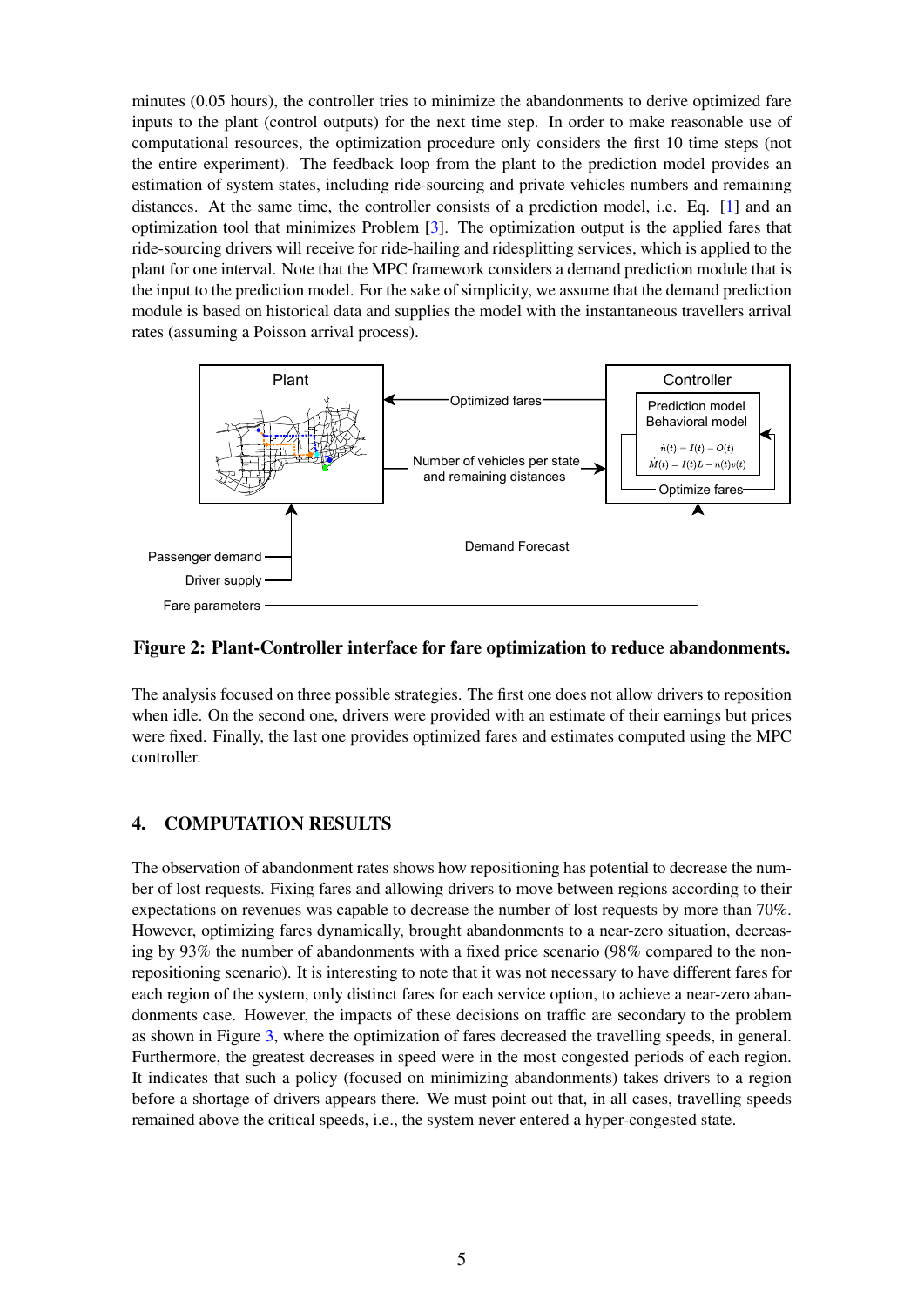<span id="page-5-6"></span>

Figure 3: Comparison of realized abandonments and average travelling speed among three scenarios for (left) ride-hailing and (right) ridesplitting).

## 5. FINAL CONSIDERATIONS

In this paper we developed relocation strategies for ride-sourcing vehicles using a fare optimization controller which also provides drivers with an estimate for their earnings for their repositioning decisions. Our main results show that repositioning could brought passenger abandonments to a near-zero scenario at the expense of decreasing travelling speeds, especially at the moments of higher demand.

Such findings are expected in a problem with a single objective (minimize abandonments). We must highlight that, in this case, the decrease in abandonments is a lot more pronounced than the decrease in speeds, which did not enter a hyper-congested state. More evidence is needed but these findings provide a likely path for testing the impacts of different regulatory strategies under a transient situation. Nevertheless, this work contributes by expanding the test of fare optimization to ride-sourcing services with the presence of ridesplitting option and providing a powerful tool to estimate near-future earnings through a Markov chain, given the additional options drivers and passengers have in these travel modes.

## **REFERENCES**

- <span id="page-5-2"></span>Alonso-Mora, J., Samaranayake, S., Wallar, A., Frazzoli, E., & Rus, D. (2017). Ondemand high-capacity ride-sharing via dynamic trip-vehicle assignment. *Proceedings of the National Academy of Sciences USA*, *114*(3), 462–467. doi: 10.1073/ pnas.1611675114
- <span id="page-5-5"></span>Beojone, C. V., & Geroliminis, N. (2021a). A dynamic multi-region mfd model for ridesourcing systems with ridesplitting. *Working paper (submitted to Transportation Science)*.
- <span id="page-5-0"></span>Beojone, C. V., & Geroliminis, N. (2021b). On the inefficiency of ride-sourcing services towards urban congestion. *Transportation Research Part C: Emerging Technologies*, *124*, 102890. doi: 10.1016/j.trc.2020.102890
- <span id="page-5-1"></span>Castillo, J., Knoepfle, D., & Weyl, E. (2018). Surge pricing solves the wild goose chase. *Social Science Research Network*, *2890666*. doi: 10.2139/ssrn.2890666
- <span id="page-5-4"></span>Daganzo, C. F. (2007). Urban gridlock: Macroscopic modeling and mitigation approaches. *Transportation Research Part B: Methodological*, *41*, 49–62. doi: 10.1016/j.trb.2006.03.001
- <span id="page-5-3"></span>Liu, Y., & Samaranayake, S. (2020). Proactive rebalancing and speed-up techniques for on-demand high capacity ridesourcing services. *IEEE Transactions on Intelligent Transportation Systems*, 1-8. doi: 10.1109/TITS.2020.3016128